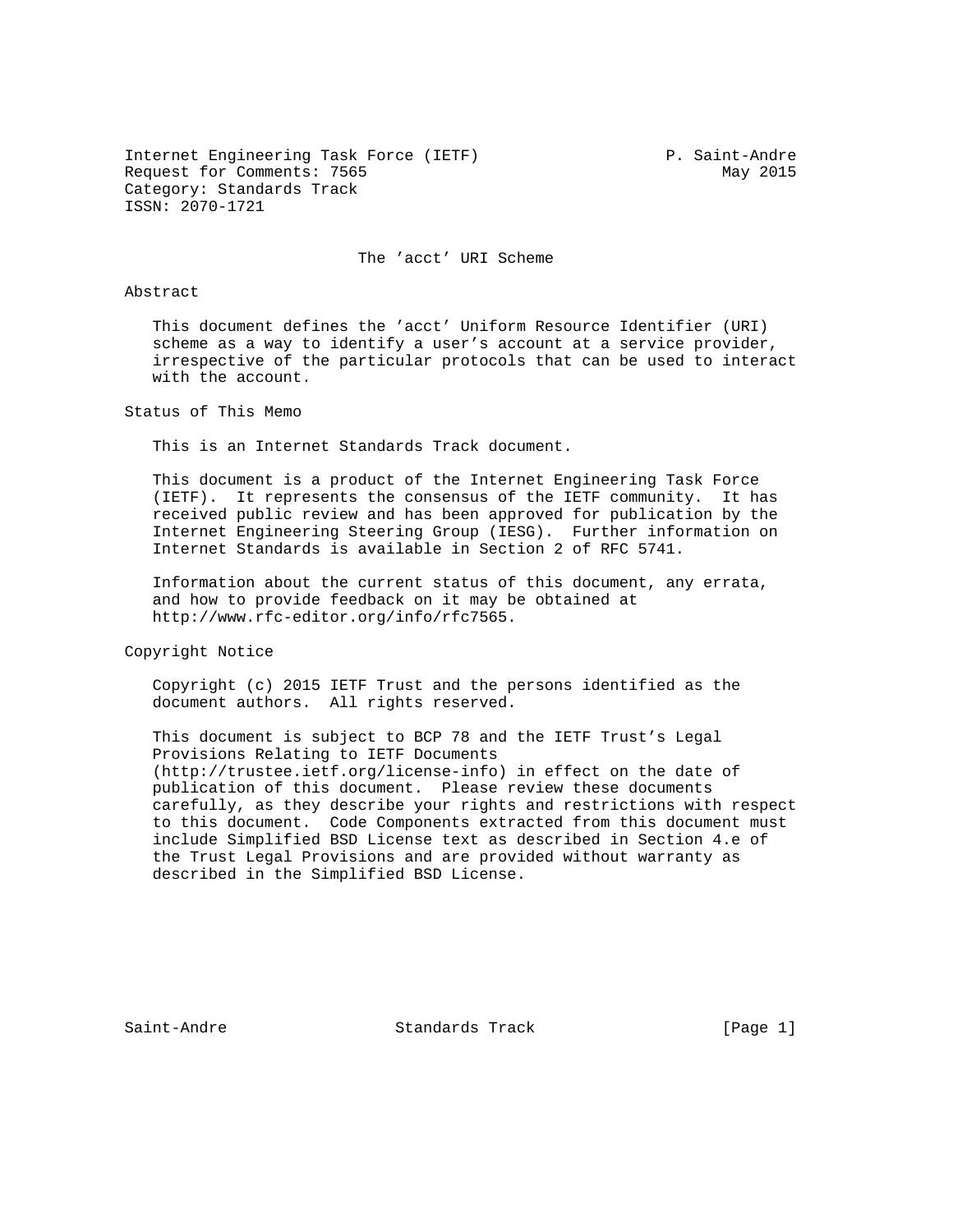Table of Contents

| 3. Rationale $\ldots \ldots \ldots \ldots \ldots \ldots \ldots \ldots \ldots \ldots \ldots \ldots \ldots$ |
|-----------------------------------------------------------------------------------------------------------|
| 4. Definition $\ldots \ldots \ldots \ldots \ldots \ldots \ldots \ldots \ldots \ldots \ldots \ldots$       |
|                                                                                                           |
|                                                                                                           |
|                                                                                                           |
|                                                                                                           |
|                                                                                                           |
|                                                                                                           |
|                                                                                                           |
|                                                                                                           |

### 1. Introduction

 Existing Uniform Resource Identifier (URI) schemes that enable interaction with, or that identify resources associated with, a user's account at a service provider are tied to particular services or application protocols. Two examples are the 'mailto' scheme (which enables interaction with a user's email account) and the 'http' scheme (which enables retrieval of web files controlled by a user or interaction with interfaces providing information about a user). However, there exists no URI scheme that generically identifies a user's account at a service provider without specifying a particular protocol to use when interacting with the account. This specification fills that gap.

#### 2. Terminology

 The key words "MUST", "MUST NOT", "REQUIRED", "SHALL", "SHALL NOT", "SHOULD", "SHOULD NOT", "RECOMMENDED", "NOT RECOMMENDED", "MAY", and "OPTIONAL" in this document are to be interpreted as described in [RFC2119].

# 3. Rationale

 During formalization of the WebFinger protocol [RFC7033], much discussion occurred regarding the appropriate URI scheme to include when specifying a user's account as a web link [RFC5988]. Although both the 'mailto' [RFC6068] and 'http' [RFC7230] schemes were proposed, not all service providers offer email services or web interfaces on behalf of user accounts (e.g., a microblogging or instant messaging provider might not offer email services, or an enterprise might not offer HTTP interfaces to information about its employees). Therefore, the participants in the discussion recognized that it would be helpful to define a URI scheme that could be used to

Saint-Andre Standards Track [Page 2]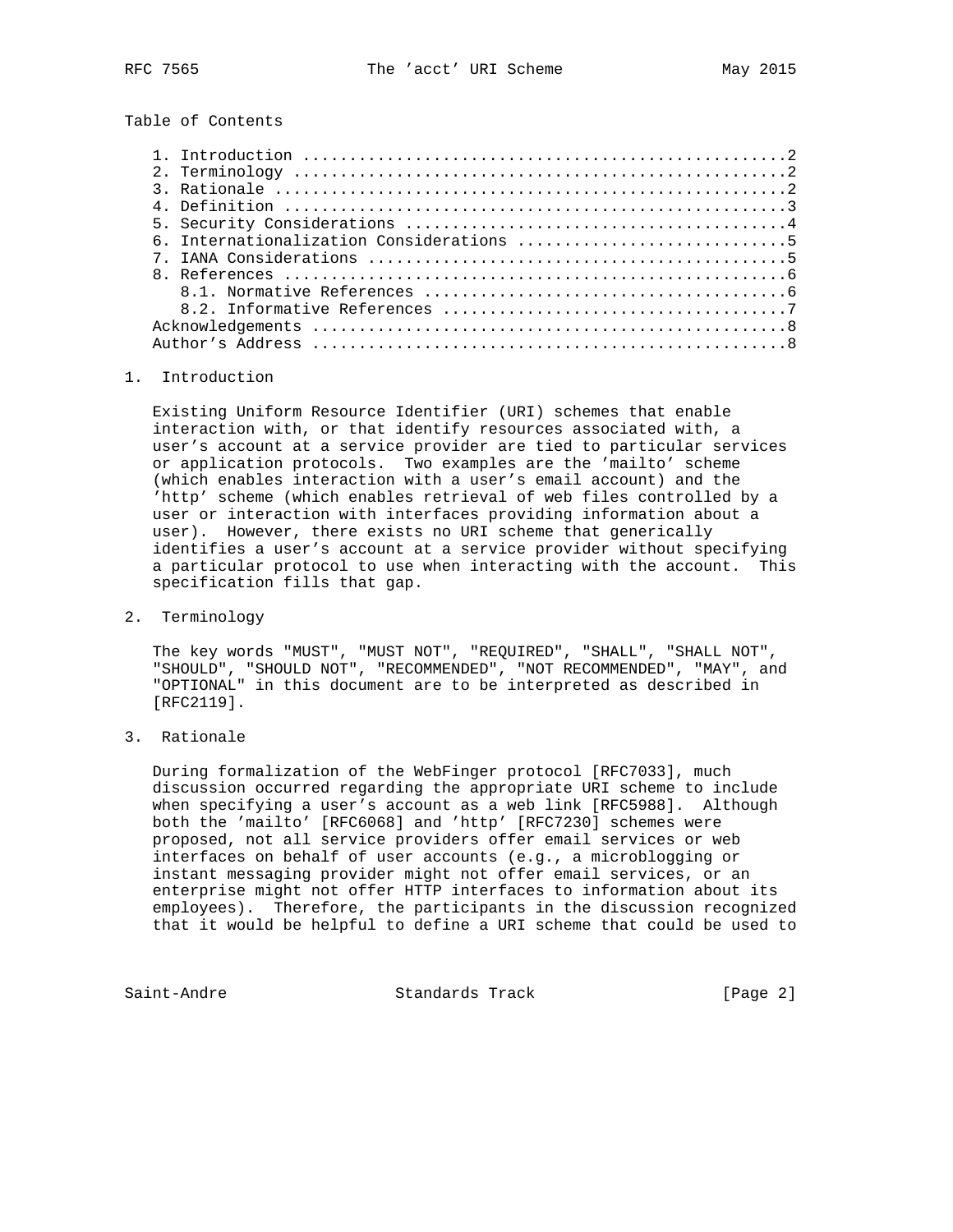generically identify a user's account at a service provider, irrespective of the particular application protocols used to interact with the account. The result was the 'acct' URI scheme defined in this document.

 (Note that a user is not necessarily a human; it could be an automated application such as a bot, a role-based alias, etc. However, an 'acct' URI is always used to identify something that has an account at a service, not the service itself.)

### 4. Definition

 The syntax of the 'acct' URI scheme is defined under Section 7 of this document. Although 'acct' URIs take the form "user@host", the scheme is designed for the purpose of identification instead of interaction (regarding this distinction, see Section 1.2.2 of [RFC3986]). The "Internet resource" identified by an 'acct' URI is a user's account hosted at a service provider, where the service provider is typically associated with a DNS domain name. Thus, a particular 'acct' URI is formed by setting the "user" portion to the user's account name at the service provider and by setting the "host" portion to the DNS domain name of the service provider.

 Consider the case of a user with an account name of "foobar" on a microblogging service "status.example.net". It is taken as convention that the string "foobar@status.example.net" designates that account. This is expressed as a URI using the 'acct' scheme as "acct:foobar@status.example.net".

 A common scenario is for a user to register with a service provider using an identifier (such as an email address) that is associated with some other service provider. For example, a user with the email address "juliet@capulet.example" might register with a commerce website whose domain name is "shoppingsite.example". In order to use her email address as the localpart of the 'acct' URI, the at-sign character (U+0040) needs to be percent-encoded as described in [RFC3986]. Thus, the resulting 'acct' URI would be "acct:juliet%40capulet.example@shoppingsite.example".

 It is not assumed that an entity will necessarily be able to interact with a user's account using any particular application protocol, such as email; to enable such interaction, an entity would need to use the appropriate URI scheme for such a protocol, such as the 'mailto' scheme. While it might be true that the 'acct' URI minus the scheme name (e.g., "user@example.com" derived from "acct:user@example.com") can be reached via email or some other application protocol, that fact would be purely contingent and dependent upon the deployment practices of the provider.

Saint-Andre Standards Track [Page 3]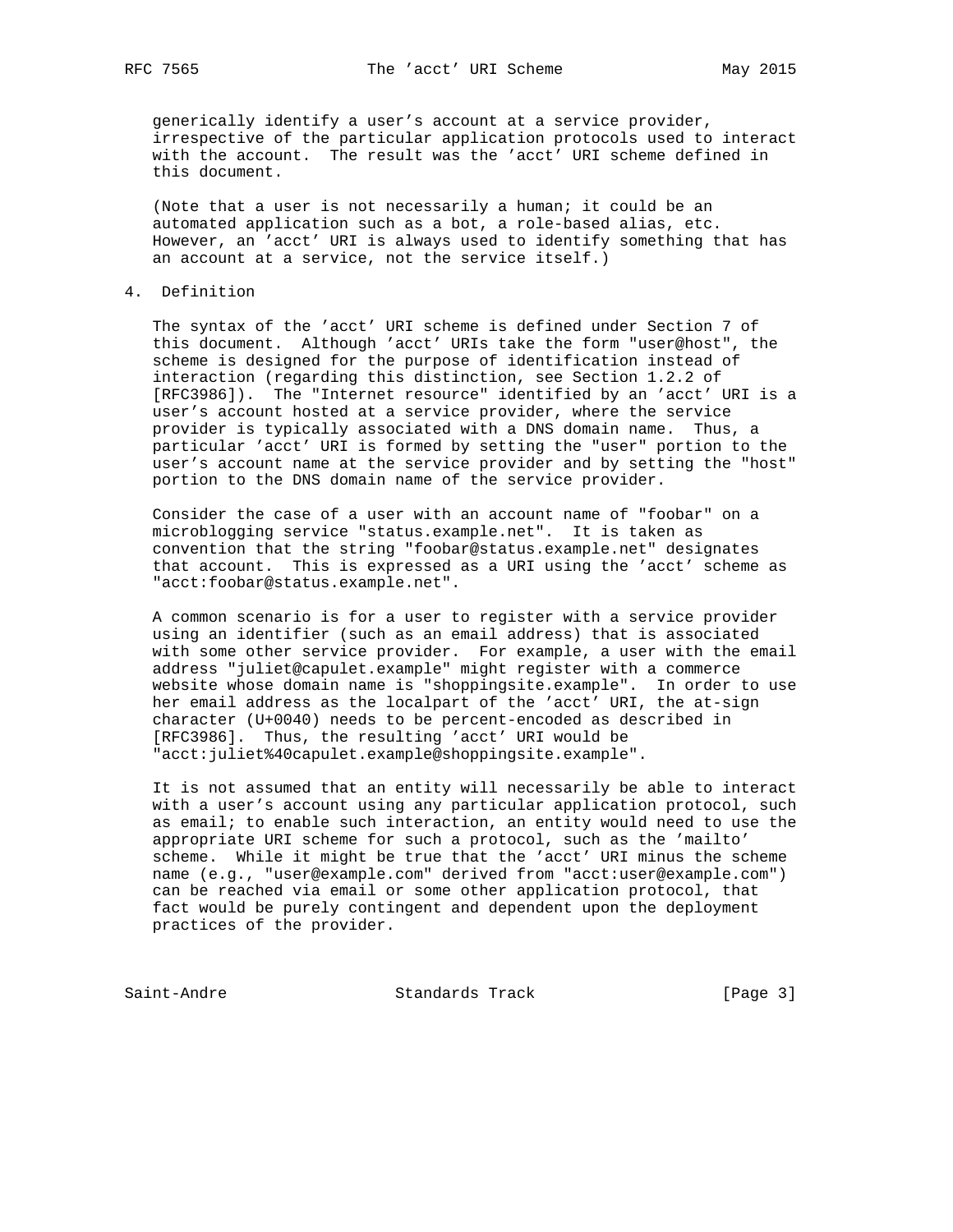Because an 'acct' URI enables abstract identification only and not interaction, this specification provides no method for dereferencing an 'acct' URI on its own, e.g., as the value of the 'href' attribute of an HTML anchor element. For example, there is no behavior specified in this document for an 'acct' URI used as follows:

<a href='acct:bob@example.com'>find out more</a>

 Any protocol that uses 'acct' URIs is responsible for specifying how an 'acct' URI is employed in the context of that protocol (in particular, how it is dereferenced or resolved; see [RFC3986]). As a concrete example, an "Account Information" application of the WebFinger protocol [RFC7033] might take an 'acct' URI, resolve the host portion to find a WebFinger server, and then pass the 'acct' URI as a parameter in a WebFinger HTTP request for metadata (i.e., web links [RFC5988]) about the resource. For example:

GET /.well-known/webfinger?resource=acct%3Abob%40example.com HTTP/1.1

 The service retrieves the metadata associated with the account identified by that URI and then provides that metadata to the requesting entity in an HTTP response.

 If an application needs to compare two 'acct' URIs (e.g., for purposes of authentication and authorization), it MUST do so using case normalization and percent-encoding normalization as specified in Sections 6.2.2.1 and 6.2.2.2 of [RFC3986].

5. Security Considerations

 Because the 'acct' URI scheme does not directly enable interaction with a user's account at a service provider, direct security concerns are minimized.

 However, an 'acct' URI does provide proof of existence of the account; this implies that harvesting published 'acct' URIs could prove useful to spammers and similar attackers -- for example, if they can use an 'acct' URI to leverage more information about the account (e.g., via WebFinger) or if they can interact with protocol specific URIs (such as 'mailto' URIs) whose user@host portion is the same as that of the 'acct' URI.

 In addition, protocols that make use of 'acct' URIs are responsible for defining security considerations related to such usage, e.g., the risks involved in dereferencing an 'acct' URI, the authentication and authorization methods that could be used to control access to personal data associated with a user's account at a service, and methods for ensuring the confidentiality of such information.

Saint-Andre Standards Track [Page 4]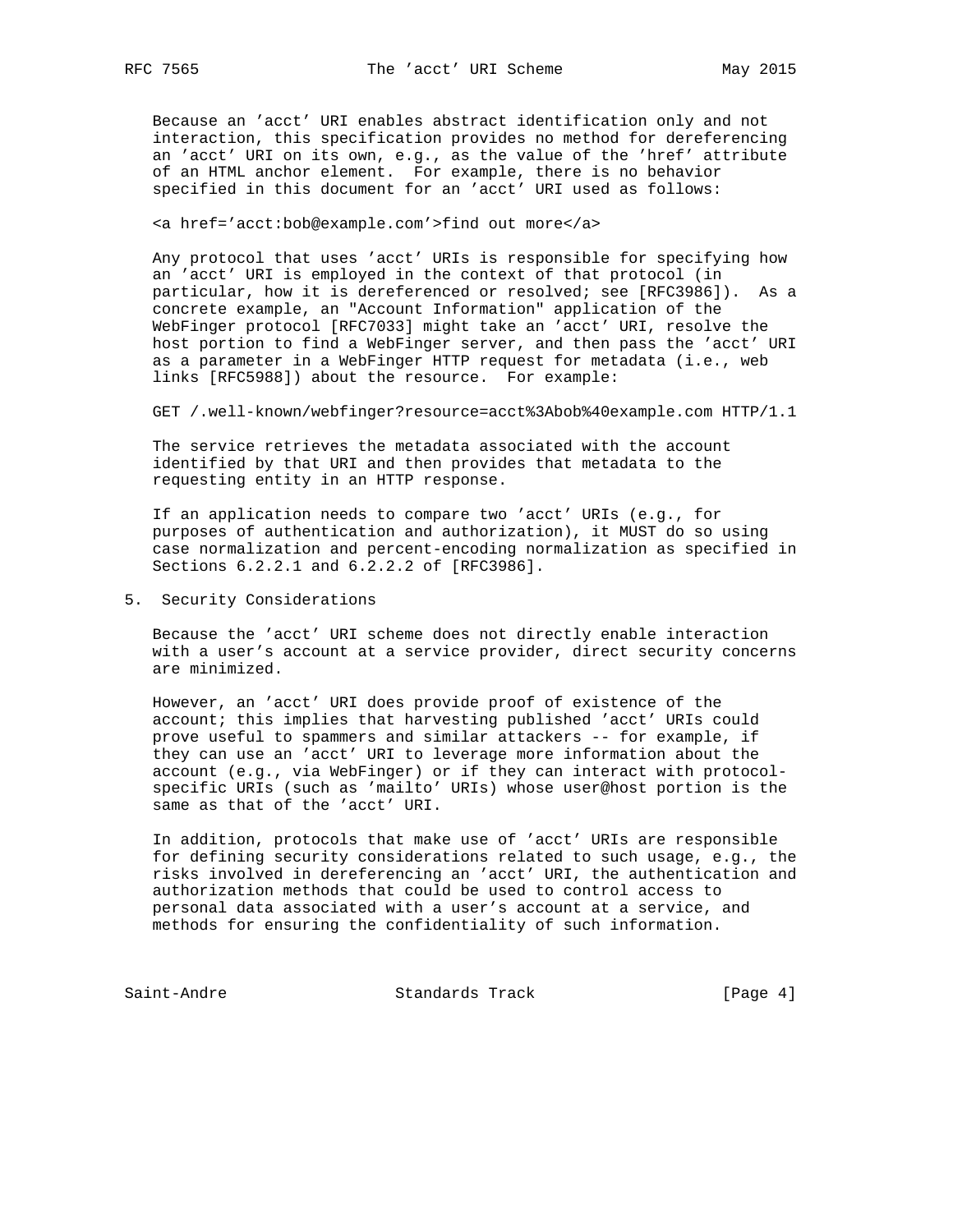The use of percent-encoding allows a wider range of characters in account names but introduces some additional risks. Implementers are advised to disallow percent-encoded characters or sequences that would (1) result in space, null, control, or other characters that are otherwise forbidden, (2) allow unauthorized access to private data, or (3) lead to other security vulnerabilities.

6. Internationalization Considerations

 As specified in [RFC3986], the 'acct' URI scheme allows any character from the Unicode repertoire [Unicode] encoded as UTF-8 [RFC3629] and then percent-encoded into valid ASCII [RFC20]. Before applying any percent-encoding, an application MUST ensure the following about the string that is used as input to the URI-construction process:

- o The userpart consists only of Unicode code points that conform to the PRECIS IdentifierClass specified in [RFC7564].
- o The host consists only of Unicode code points that conform to the rules specified in [RFC5892].
- o Internationalized domain name (IDN) labels are encoded as A-labels [RFC5890].
- 7. IANA Considerations

 In accordance with the guidelines and registration procedures for new URI schemes [RFC4395], this section provides the information needed to register the 'acct' URI scheme.

URI Scheme Name: acct

Status: permanent

 URI Scheme Syntax: The 'acct' URI syntax is defined here in Augmented Backus-Naur Form (ABNF) [RFC5234], borrowing the 'host', 'pct-encoded', 'sub-delims', and 'unreserved' rules from [RFC3986]:

 acctURI = "acct" ":" userpart "@" host  $userpart = unreserved / sub-delims$ 0\*( unreserved / pct-encoded / sub-delims )

 Note that additional rules regarding the strings that are used as input to construction of 'acct' URIs further limit the characters that can be percent-encoded; see the Encoding Considerations as well as Section 6 of this document.

Saint-Andre Standards Track [Page 5]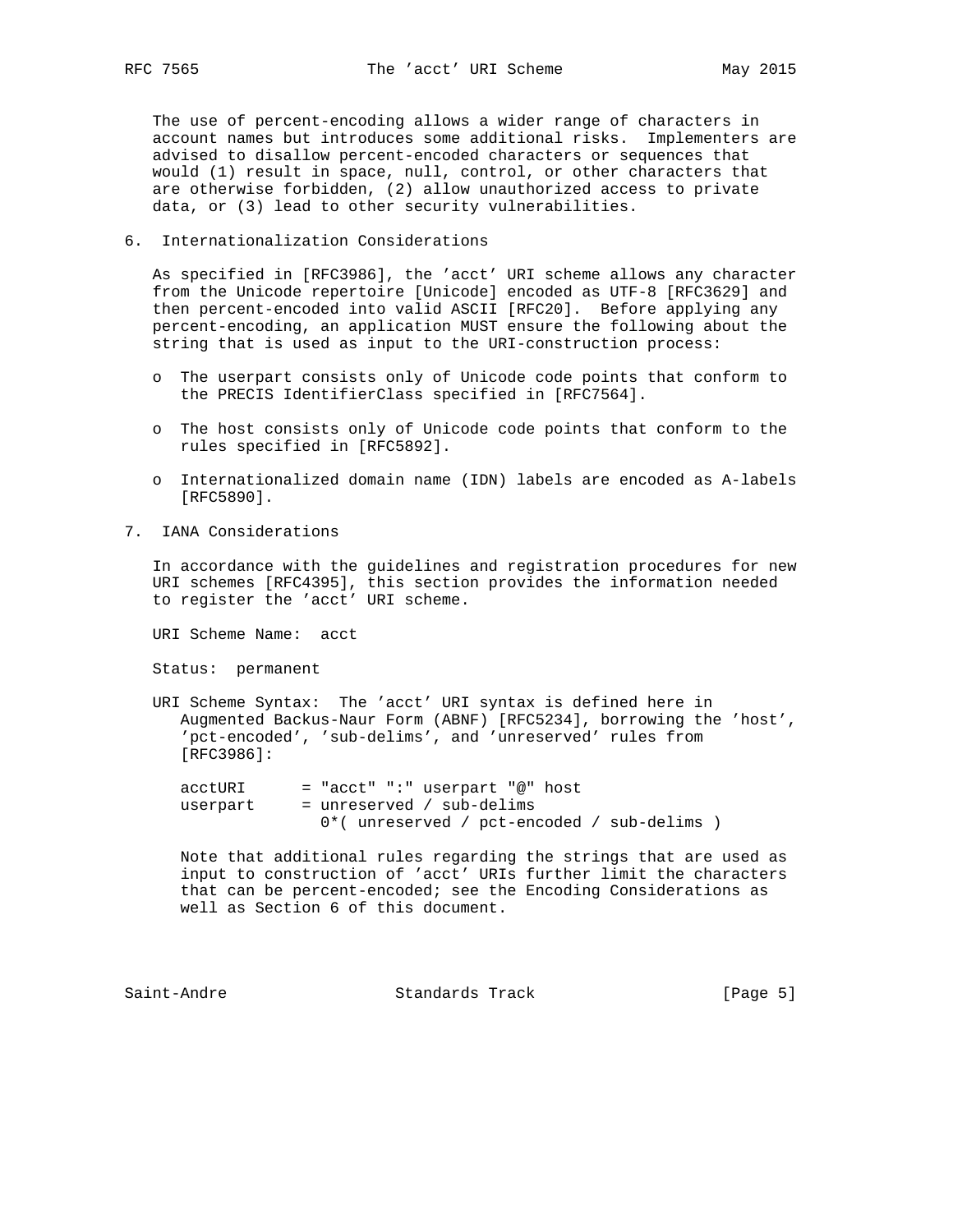URI Scheme Semantics: The 'acct' URI scheme identifies accounts hosted at service providers. It is used only for identification, not interaction. A protocol that employs the 'acct' URI scheme is responsible for specifying how an 'acct' URI is dereferenced in the context of that protocol. There is no media type associated with the 'acct' URI scheme.

Encoding Considerations: See Section 6 of this document.

- Applications/Protocols That Use This URI Scheme Name: At the time of this writing, only the WebFinger protocol uses the 'acct' URI scheme. However, use is not restricted to the WebFinger protocol, and the scheme might be considered for use in other protocols.
- Interoperability Considerations: There are no known interoperability concerns related to use of the 'acct' URI scheme.

Security Considerations: See Section 5 of this document.

Contact: Peter Saint-Andre, peter@andyet.com

 Author/Change Controller: This scheme is registered under the IETF tree. As such, the IETF maintains change control.

References: None.

- 8. References
- 8.1. Normative References
	- [RFC2119] Bradner, S., "Key words for use in RFCs to Indicate Requirement Levels", BCP 14, RFC 2119, DOI 10.17487/RFC2119, March 1997, <http://www.rfc-editor.org/info/rfc2119>.
	- [RFC3629] Yergeau, F., "UTF-8, a transformation format of ISO 10646", STD 63, RFC 3629, DOI 10.17487/RFC3629, November 2003, <http://www.rfc-editor.org/info/rfc3629>.
	- [RFC3986] Berners-Lee, T., Fielding, R., and L. Masinter, "Uniform Resource Identifier (URI): Generic Syntax", STD 66, RFC 3986, DOI 10.17487/RFC3986, January 2005, <http://www.rfc-editor.org/info/rfc3986>.
	- [RFC5234] Crocker, D., Ed., and P. Overell, "Augmented BNF for Syntax Specifications: ABNF", STD 68, RFC 5234, DOI 10.17487/RFC5234, January 2008, <http://www.rfc-editor.org/info/rfc5234>.

Saint-Andre Standards Track [Page 6]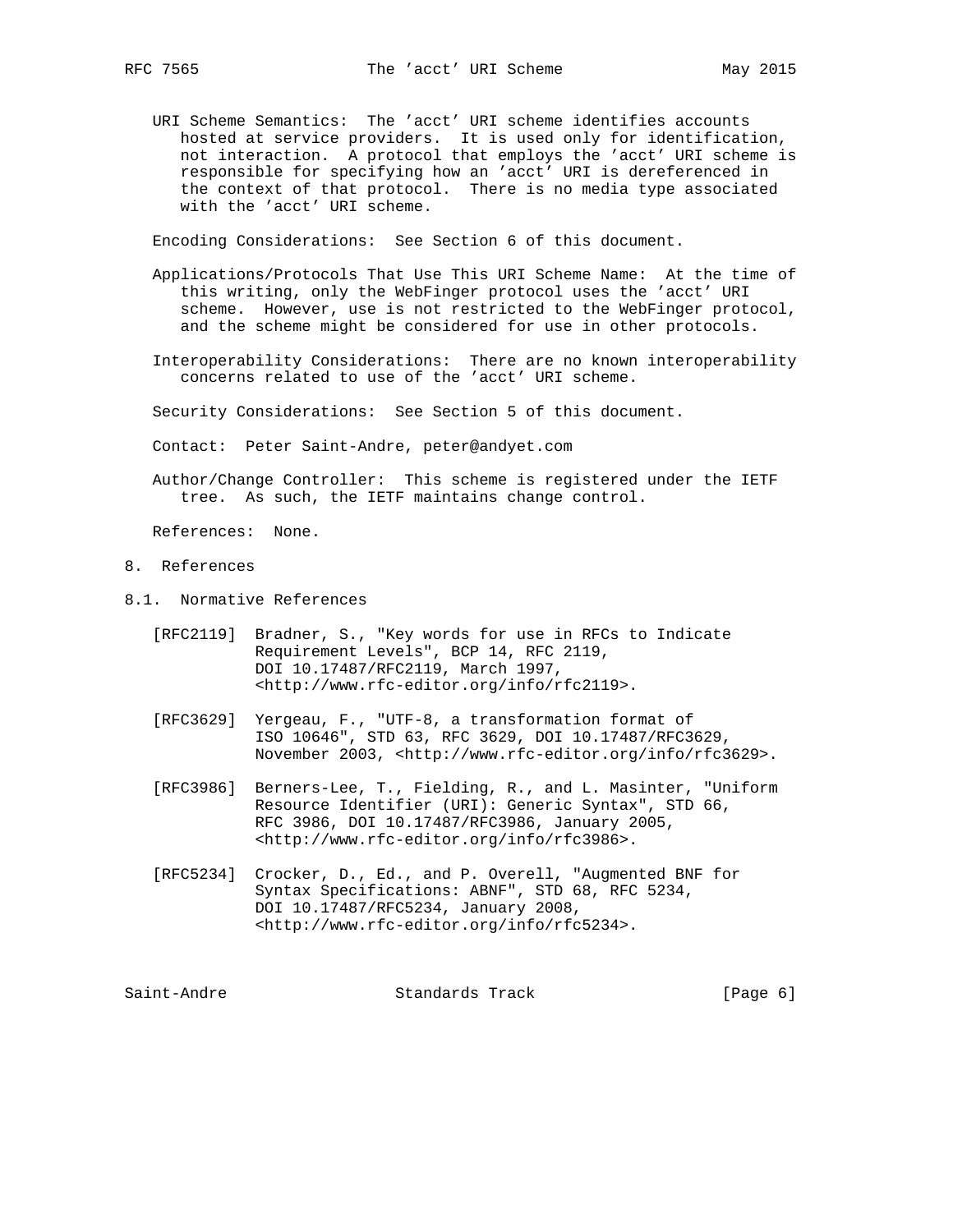- [RFC5890] Klensin, J., "Internationalized Domain Names for Applications (IDNA): Definitions and Document Framework", RFC 5890, DOI 10.17487/RFC5890, August 2010, <http://www.rfc-editor.org/info/rfc5890>.
- [RFC5892] Faltstrom, P., Ed., "The Unicode Code Points and Internationalized Domain Names for Applications (IDNA)", RFC 5892, DOI 10.17487/RFC5892, August 2010, <http://www.rfc-editor.org/info/rfc5892>.
- [RFC7564] Saint-Andre, P. and M. Blanchet, "PRECIS Framework: Preparation, Enforcement, and Comparison of Internationalized Strings in Application Protocols", RFC 7564, DOI 10.17487/RFC7564, May 2015, <http://www.rfc-editor.org/info/rfc7564>.
- [Unicode] The Unicode Consortium, "The Unicode Standard", <http://www.unicode.org/versions/latest/>.
- 8.2. Informative References
	- [RFC20] Cerf, V., "ASCII format for network interchange", STD 80, RFC 20, DOI 10.17487/RFC0020, October 1969, <http://www.rfc-editor.org/info/rfc20>.
	- [RFC4395] Hansen, T., Hardie, T., and L. Masinter, "Guidelines and Registration Procedures for New URI Schemes", BCP 35, RFC 4395, DOI 10.17487/RFC4395, February 2006, <http://www.rfc-editor.org/info/rfc4395>.
	- [RFC5988] Nottingham, M., "Web Linking", RFC 5988, DOI 10.17487/RFC5988, October 2010, <http://www.rfc-editor.org/info/rfc5988>.
	- [RFC6068] Duerst, M., Masinter, L., and J. Zawinski, "The 'mailto' URI Scheme", RFC 6068, DOI 10.17487/RFC6068, October 2010, <http://www.rfc-editor.org/info/rfc6068>.
	- [RFC7033] Jones, P., Salgueiro, G., Jones, M., and J. Smarr, "WebFinger", RFC 7033, DOI 10.17487/RFC7033, September 2013, <http://www.rfc-editor.org/info/rfc7033>.
	- [RFC7230] Fielding, R., Ed., and J. Reschke, Ed., "Hypertext Transfer Protocol (HTTP/1.1): Message Syntax and Routing", RFC 7230, DOI 10.17487/RFC7230, June 2014, <http://www.rfc-editor.org/info/rfc7230>.

Saint-Andre Standards Track [Page 7]